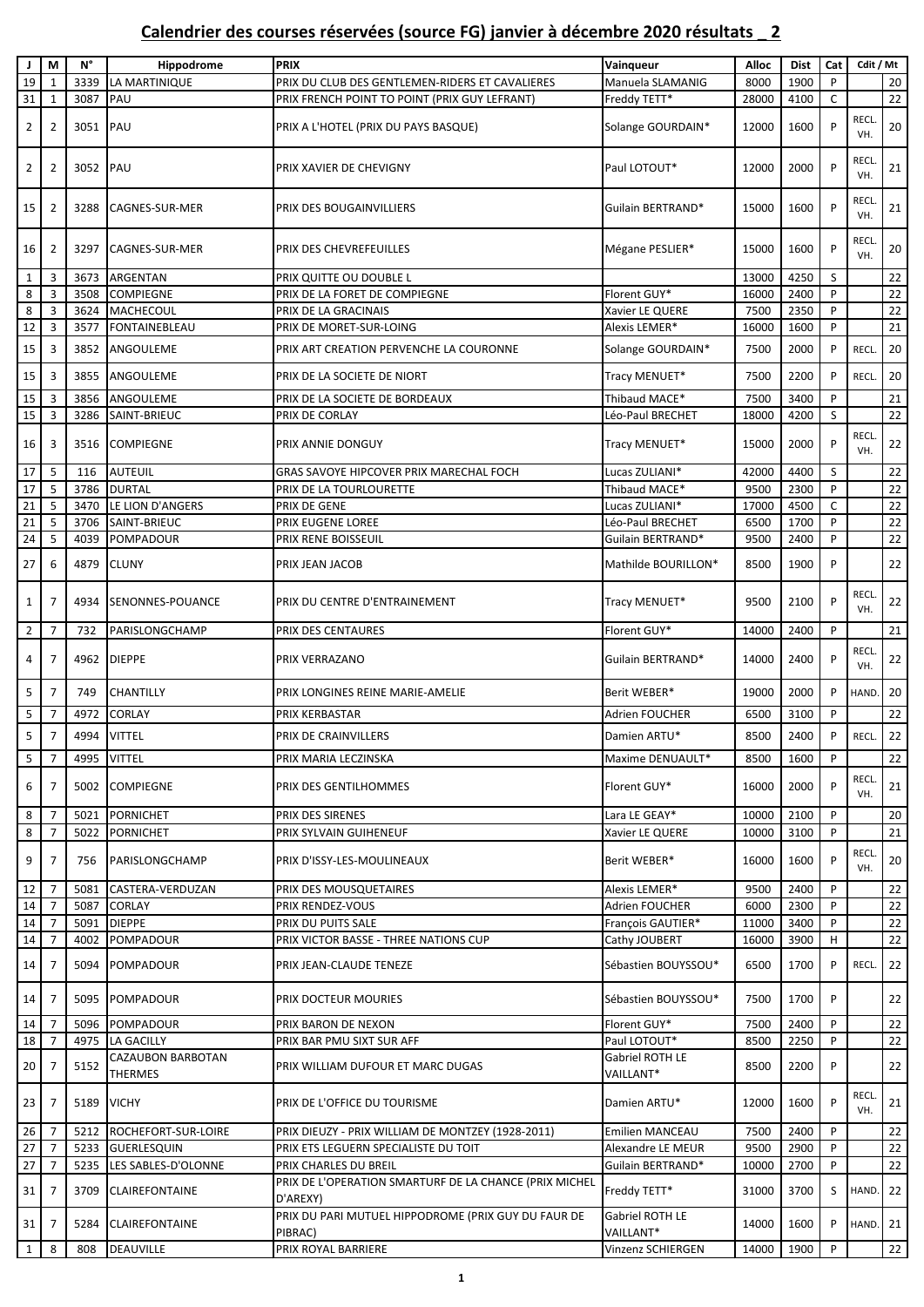## **Calendrier des courses réservées (source FG) janvier à décembre 2020 résultats \_ 2**

| $\mathbf{1}$   | 8      | 809        | <b>DEAUVILLE</b>                         | <b>65EME PRIX GEORGES COURTOIS</b>                                       | Florent GUY*                              | 15000         | 3400         | P      | HAND.              | 21              |
|----------------|--------|------------|------------------------------------------|--------------------------------------------------------------------------|-------------------------------------------|---------------|--------------|--------|--------------------|-----------------|
| $\overline{2}$ | 8      | 814        | <b>DEAUVILLE</b>                         | PRIX DU CLOS FLEURI                                                      | Diana LOPEZ LERET*                        | 16000         | 1500         | P      | RECL.              | 20              |
| $\overline{2}$ | 8      | 815        | <b>DEAUVILLE</b>                         | PRIX DE L'AMITIE LONGINES FEGENTRI (PX GENTLEMEN-RID.ET<br>CAVALIERES)   | <b>Pauline MENGES</b>                     | 17000         | 2500         | P      | HAND.              | 22              |
| $\overline{2}$ | 8      | 4042       | <b>ROSTRENEN</b>                         | PRIX COBI ENGINERING                                                     | Freddy TETT*                              | 12000         | 4250         | S      |                    | 22              |
| $\overline{2}$ | 8      | 5299       | <b>ROSTRENEN</b>                         | PRIX IDEAL AUTO                                                          | Matthieu HAVART*                          | 6000          | 2700         | P      |                    | 21              |
| $\overline{2}$ | 8      | 5307       | ROYAN LA PALMYRE                         | PRIX DE LA SOCIETE DES COURSES DE GEMOZAC                                | Mathilde BOURILLON*                       | 8500          | 2300         | P      |                    | 22              |
| $\overline{2}$ | 8      | 5308       | ROYAN LA PALMYRE                         | PRIX DES CAVES JULES GAUTRET                                             | Line PAYET-BURIN                          | 9500          | 2300         | P      |                    | $\overline{20}$ |
| 3              | 8      | 5325 VICHY |                                          | PRIX DE DURTOL                                                           | Camille COLLET DUVAL*                     | 12000         | 1400         | P      | <b>RECL</b><br>VH. | 20              |
| 9              | 8      | 5386       | MONTIER-EN-DER                           | PRIX NATHANAELLE ARTU - PRIX P.MICHEL, R.PICARD ET<br>P.MARCHAND         | Berit WEBER*                              | 9500          | 1700         | P      |                    | 22              |
| 9              | 8      | 5387       | MONTIER-EN-DER                           | PRIX CLAUDE BURON - PRIX RESIDENCE DES MARECHAUX                         | Guillaume VIEL*                           | 9500          | 3000         | P      |                    | 22              |
| 9              | 8      | 5373       | ROCHEFORT-SUR-LOIRE                      | PRIX CABERNET D'ANJOU                                                    | Guilain BERTRAND*                         | 7500          | 1800         | P      |                    | 22              |
| 10             | 8      | 5392       | <b>CLAIREFONTAINE</b>                    | PRIX LE GRAND ORDRE DU TROU NORMAND, DES<br>CALVADOS, CIDRES ET POMMEAUX | Vinzenz SCHIERGEN                         | 14000         | 1600         | P      |                    | 22              |
| 15             | 8      | 5458       | POMPADOUR                                | PRIX MARQUISE DE POMPADOUR                                               | Lara LE GEAY*                             | 6500          | 1700         | P      |                    | 20              |
| 16             | 8      | 4089       | LE PERTRE                                | PRIX JEAN ETIENNE DE QUATREBARBES                                        | Guillaume VIEL*                           | 13000         | 4500         | C      |                    | 22              |
| 16             | 8      | 5491       | ROYAN LA PALMYRE                         | PRIX DE L'AGGLOMERATION ROYAN ATLANTIQUE                                 | Florent GUY*                              | 7500          | 1600         | P      | RECL.              | 22              |
| 16             | 8      | 5492       | ROYAN LA PALMYRE                         | PRIX DE L'OFFICE DU TOURISME COMMUNAUTAIRE                               | Tracy MENUET*                             | 8500          | 2300         | P      |                    | 20              |
| 16             | 8      | 5479       | SAINT-JEAN-DE-MONTS                      | PRIX DU PONT D'YEU                                                       | François GAUTIER*                         | 9000          | 3000         | P      |                    | 22              |
| 16             | 8      | 5481       | SAINT-JEAN-DE-MONTS                      | PRIX DE L'ILE D'YEU                                                      | Astrid PELTIER*                           | 6000          | 3000         | P      | RECL.              | 22              |
| 16             | 8      | 5495       | <b>VITTEL</b>                            | PRIX JEANNE D'ARC                                                        | Kevin BRAYE*                              | 8500          | 2100         | P      |                    | 22              |
| 16             | 8      | 5496       | <b>VITTEL</b>                            | PRIX DE LA MAISON DU PATRIMOINE                                          | Marie ROLLANDO*                           | 8500          | 2400         | P      |                    | 22              |
| 19             | 8      | 5516       | <b>CLAIREFONTAINE</b>                    | PRIX DODSON AND HORELL (PRIX ROBERT LE MAGNIFIQUE)                       | César BELMONT                             | 14000         | 2400         | P      |                    | 21              |
| 20             | 8      | 5535       | <b>MONTIGNAC</b>                         | PRIX JACQUES BERNARD                                                     | Florent GUY*                              | 9500          | 2100         | P      | <b>MIXTE</b>       | 22              |
| 23             | 8      | 5567       | <b>GRANVILLE-ST PAIR SUR MER</b>         | PRIX CASINO DE GRANVILLE                                                 | Matthieu HAVART*                          | 8000          | 2400         | P      |                    | 22              |
| 23             | 8      | 5565       | LA-ROCHE-POSAY                           | PRIX DU FUTUROSCOPE                                                      | Paul LOTOUT*                              | 6500          | 2400         | P      |                    | 22              |
| 23             | 8      | 5562       | <b>ROSTRENEN</b>                         | PRIX DE BROCELIANDE                                                      | Mathilde BOURILLON*                       | 6000          | 2600         | P      | RECL.              | 22              |
| 23             | 8      | 5583       | <b>VITTEL</b>                            | PRIX VIT'ELLE EN ROSE (PRIX DE NORROY-SUR-VAIR)                          | Lara LE GEAY*                             | 8500          | 1600         | P      | RECL.<br>VH.       | 22              |
| 29             | 8      | 4107       | PLOERMEL                                 | PRIX ASSOCIATION MILLE ET UN SOURIRES                                    | <b>Romain LEMIERE</b>                     | 13000         | 4000         | C      |                    | 22              |
| 30             | 8      | 4502       | <b>ZONZA</b>                             | PRIX DES CAVALIERES                                                      | Mélanie BOURGEAIS                         | 11000         | 2200         | P      |                    | 20              |
| $\overline{2}$ | 9      |            | 5701 EVREUX                              | PRIX ALEXANDRA ROSA                                                      | Lara LE GEAY*                             | 12000         | 1800         | P      | RECL.              | 20              |
| 5              | 9      | 5710       | CRAON                                    | PRIX ANJOU DIFFUSION (PRIX MARQUISE D'ANDIGNE)                           | Lara LE GEAY*                             | 10000         | 2200         | P      |                    | 20              |
| 6              | 9      | 5728       | <b>NIORT</b>                             | PRIX DES AMBULANCES DU PORT - PRIX PMU ET TURFISTES DE<br><b>NIORT</b>   | Florent GUY*                              | 7500          | 2200         | P      | RECL.              | 22              |
| 6              | 9      | 4135       | <b>CRAON</b>                             | PRIX ETS DUTERTRE / REDMILLS (PRIX RENE COUETIL)                         | Matthieu HAVART*                          | 19000         | 4000         | S      |                    | 22              |
| 13             | 9      | 5798       | LA-ROCHE-POSAY                           | PRIX MONMOUSSEAU                                                         | Paul LOTOUT*                              | 9500          | 2200         | P      | RECL.              | 22              |
| 13             | 9      | 5802       | LA-ROCHE-POSAY                           | PRIX LOCA-EVENTS                                                         | Paul LOTOUT*                              | 6000          | 2400         | P      |                    | 22              |
| 13             | 9      | 5808       | <b>EVREUX</b>                            | PRIX CREDIT AGRICOLE NORMANDIE-SEINE                                     | Berit WEBER*                              | 12000         | 2500         | P      | RECL.              | 20              |
| 13             | 9      |            | 5810 EVREUX                              | PRIX DATA ONE (PRIX BARON DE MONTESQUIEU)                                | Luis URBANO AGUERO                        | 14000         | 2100         | P      | HAND.              | 22              |
| 14             | 9      |            | 5835 COMPIEGNE                           | PRIX DU CLUB DES GENTLEMEN-RIDERS ET CAVALIERES                          | Paul LOTOUT*                              | 15000         | 1600         | P      | <b>RECL</b><br>VH. | 21              |
| 19             | 9      |            | 5880 CRAON                               | PRIX LEON LECERF                                                         | François GAUTIER*                         | 10000         | 3100         | P      |                    | 21              |
| 20             | 9      |            | 5910 DIVONNE-LES-BAINS                   | PRIX DU CREDIT MUTUEL GESSIEN -PRIX BORIS BEZROUKE                       | Jonathan PLASSARD*                        | 7500          | 1700         | P      | <b>RECL</b><br>VH. | 22              |
| 20             | 9      |            | 5889 FONTAINEBLEAU                       | PRIX DES CEDRES                                                          | Helen Bohler                              | 17000         | 2600         | P      | RECL.              | 22              |
| 20             | 9      |            | 5897 JARNAC                              | PRIX JEAN BELLOTEAU                                                      | Luke Parick O'NEIL                        | 7000          | 2500         | P      |                    | 22              |
| 20             | 9      |            | 5899 MONTAUBAN                           | PRIX A.ROUS DE FENEYROLS                                                 | Alexis LEMER*                             | 8000          | 1525         | P      | RECL.              | 22              |
| 20             | 9      |            | 5900 MONTAUBAN                           | PRIX ETIENNE BARRIER                                                     | Diego-Alfonso SARABIA<br><b>RODRIGUEZ</b> | 8000          | 2250         | P      | RECL.              | 22              |
| 24             | 9      |            | 5941 LYON PARILLY                        | PRIX SERGE MAILLARD                                                      | Berit WEBER*                              | 10000         | 2200         | P      |                    | 22              |
| 27             | 9      |            | 5973 LA-ROCHE-SUR-YON                    | PRIX STEPHANE LEIGNEL                                                    | Thibaud MACE*                             | 8500          | 2400         | P      |                    | 22              |
| 27<br>27       | 9<br>9 |            | 5974 LA-ROCHE-SUR-YON<br>4577 LE TOUQUET | PRIX SOCIETE DES COURSES DES SABLES D'OLONNE<br>PRIX DE DRAGEY           | Paul LOTOUT*<br>Thibault JOURNIAC         | 7500<br>16000 | 2400<br>4000 | P<br>S |                    | 22<br>22        |
| 27             | 9      |            | 5994 MONTAUBAN                           | PRIX DE LA TENAREZE                                                      | Florent GUY*                              | 9000          | 2250         | P      |                    | 22              |
| 27             | 9      |            | 5986 TOURS                               | PRIX DE SAINTE RADEGONDE                                                 | Guillaume VIEL*                           | 9500          | 2200         | P      |                    | 22              |
| 3              | 10     | 4440 PAU   |                                          | PRIX DE LEOGNAN                                                          | Cathy JOUBERT                             | 17000         | 4000         | S      |                    | 22              |